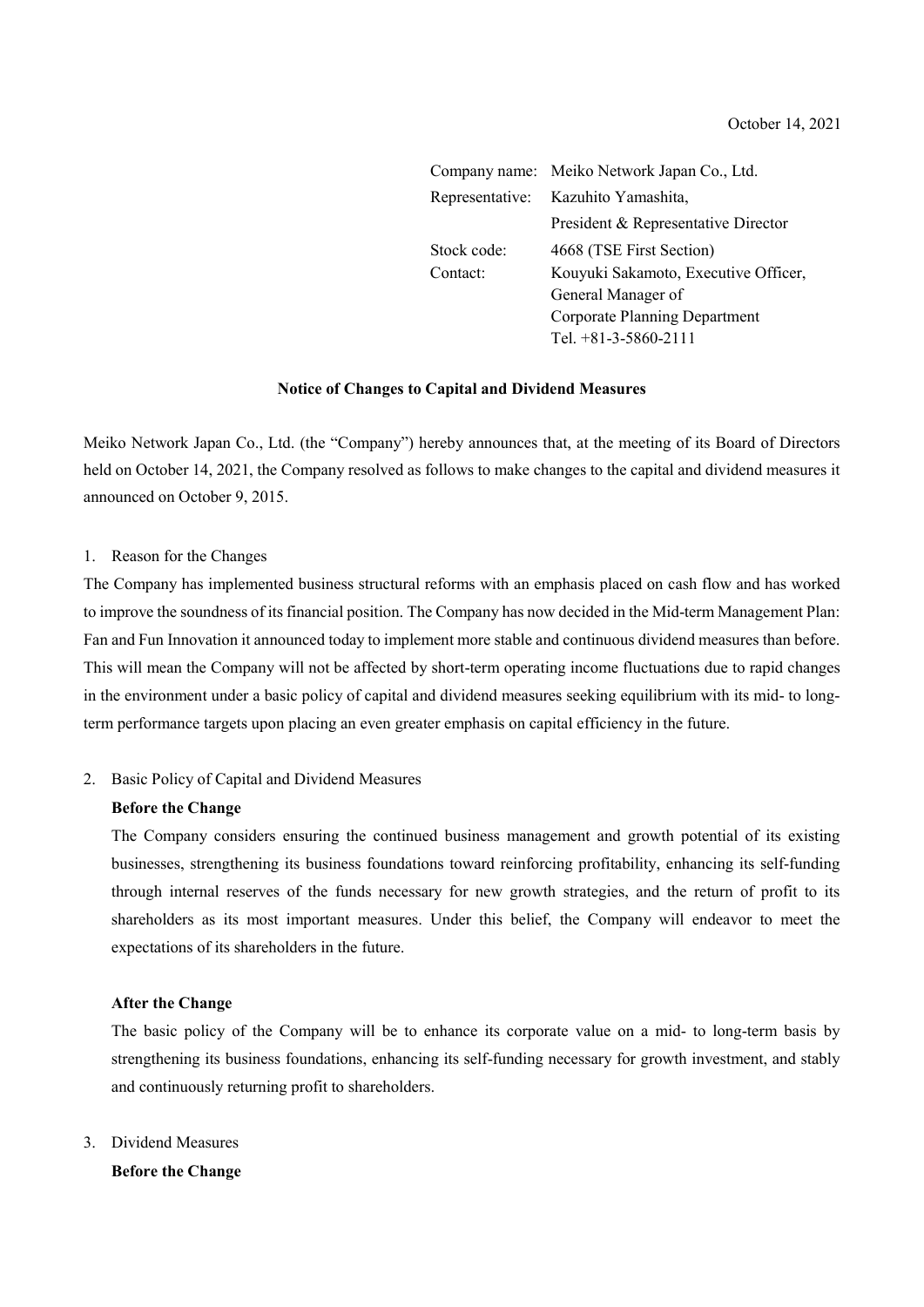The basic policy of the Company will be to continuously increase the monetary amount of its dividends. Under this basic policy, the Company will steadily raise its annual dividend payout ratio from about 35% to about 80%.

### **After the Change**

The Company will determine its dividends upon taking into account an optimal balance linked to performance based on an annual dividend payout ratio of 35% or more under the basic policy.

| The Company & Dividend and Consondated Dividend I ayout Kano over the Last Three Teats |                   |                     |                     |  |  |
|----------------------------------------------------------------------------------------|-------------------|---------------------|---------------------|--|--|
| Fiscal Year                                                                            | Fiscal Year Ended | Fiscal Year Ended   | Fiscal Year Ended   |  |  |
|                                                                                        | August 31, 2019   | August 31, 2020     | August 31, 2021     |  |  |
| Annual dividend per share                                                              | $30 \text{ yen}$  | $30 \,\mathrm{yen}$ | $20 \,\mathrm{yen}$ |  |  |
| Consolidated dividend payout                                                           | 83.1%             |                     | 44.0%               |  |  |
| ratio                                                                                  |                   |                     |                     |  |  |

The Company's Dividend and Consolidated Dividend Payout Ratio over the Last Three Years

### 4. Capital Efficiency Target

## **Before the Change**

With return on equity (ROE) as its target value, the Company will strive to maintain ROE at its current high level.

## **After the Change**

With return on equity (ROE) as its target value, the Company will strive to secure a ROE of at 8% or more.

ROE over the Last Three Years

| Fiscal Year | Fiscal Year Ended | Fiscal Year Ended | Fiscal Year Ended |
|-------------|-------------------|-------------------|-------------------|
|             | August 31, 2019   | August 31, 2020   | August 31, 2021   |
| ROE         | $6.7\%$           | $(18.7\%)$        | $11.7\%$          |

### 5. Treasury Stock Purchase Policy

### **Before the Change**

The basic policy of the Company will be to flexibly and nimbly determine whether to purchase treasury stock comprehensively taking into account the business environment, investment opportunities, the impact on the liquidity of its shares and the market price, and its financial position.

### **After the Change**

The basic policy of the Company will be to flexibly and nimbly determine whether to purchase treasury stock by comprehensively taking into account the business environment, the impact on the market price and its financial position.